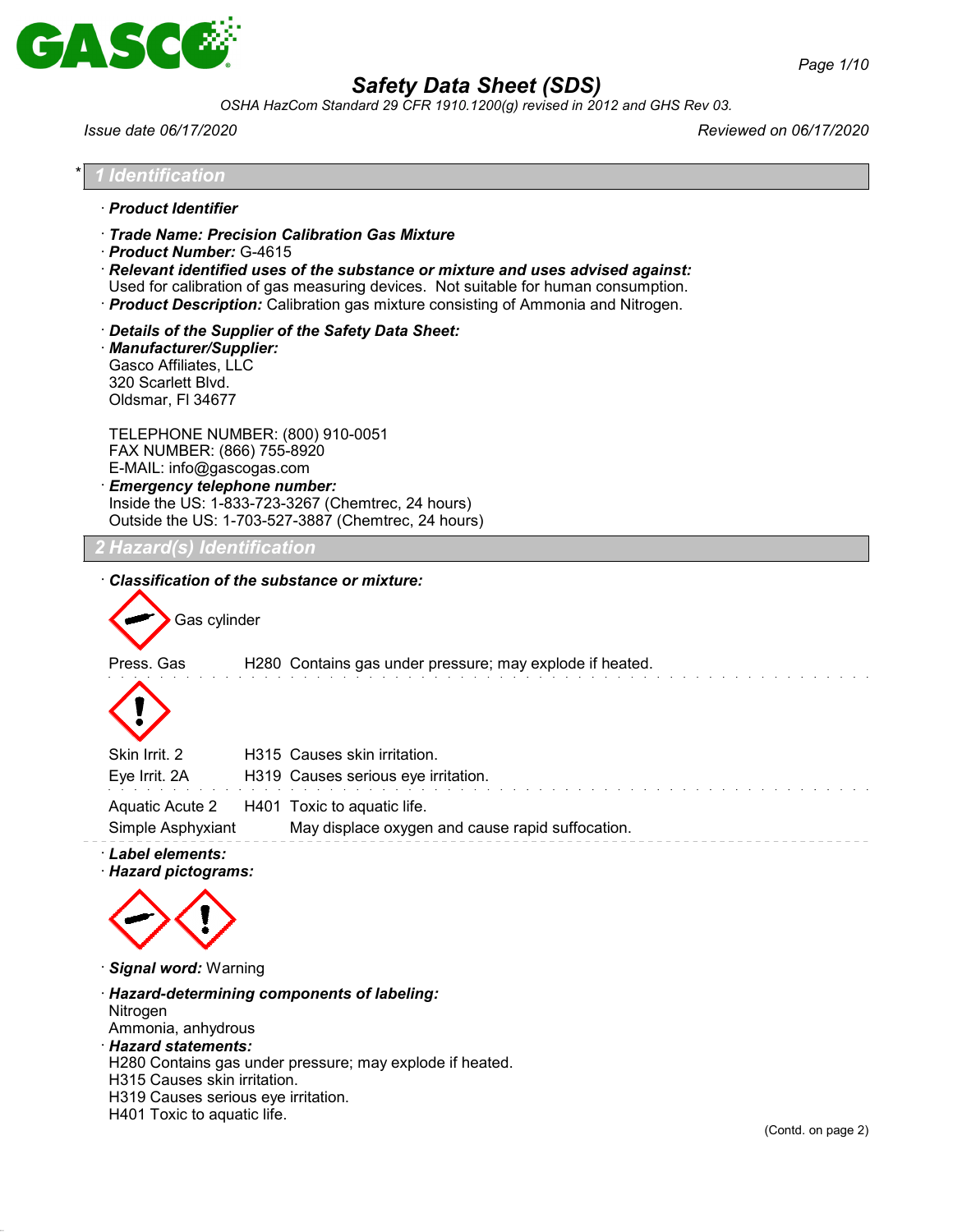*OSHA HazCom Standard 29 CFR 1910.1200(g) revised in 2012 and GHS Rev 03.*

*Issue date 06/17/2020 Reviewed on 06/17/2020*

### *Trade Name: Precision Calibration Gas Mixture*

May displace oxygen and cause rapid suffocation.

· *Precautionary statements:*

| P <sub>264</sub> | Wash thoroughly after handling.                                                                       |
|------------------|-------------------------------------------------------------------------------------------------------|
| P273             | Avoid release to the environment.                                                                     |
| P <sub>280</sub> | Wear protective gloves / eye protection / face protection.                                            |
| P302+P352        | If on skin: Wash with plenty of water.                                                                |
| P321             | Specific treatment (see supplementary first aid instructions on this Safety Data Sheet).              |
|                  | P305+P351+P338 If in eyes: Rinse cautiously with water for several minutes. Remove contact lenses, if |
|                  | present and easy to do. Continue rinsing.                                                             |
| P332+P313        | If skin irritation occurs: Get medical advice/attention.                                              |
| P362+P364        | Take off contaminated clothing and wash it before reuse.                                              |
| P337+P313        | If eye irritation persists: Get medical advice/attention.                                             |
| P410+P403        | Protect from sunlight. Store in a well-ventilated place.                                              |
| P <sub>501</sub> | Dispose of contents/container in accordance with local/regional/national/international                |
|                  | regulations.                                                                                          |

· *Unknown acute toxicity:*

98 % of the mixture consists of component(s) of unknown toxicity.

- · *Classification system:*
- · *NFPA ratings (scale 0 4)*

2  $\overline{0}$  $\overline{0}$  $Health = 2$  $Fire = 0$ Reactivity =  $0$ 

The substance possesses oxidizing properties.

· *HMIS-ratings (scale 0 - 4)*



· *Hazard(s) not otherwise classified (HNOC):* None known

*3 Composition/Information on Ingredients*

· *Chemical characterization: Mixtures*

· *Description:* Mixture of substances listed below with non-hazardous additions.

| · Dangerous Components: |                                                                                                                                                                                                                                                              |                  |
|-------------------------|--------------------------------------------------------------------------------------------------------------------------------------------------------------------------------------------------------------------------------------------------------------|------------------|
| CAS: 7727-37-9          | Nitrogen                                                                                                                                                                                                                                                     | 94.4 - 99.9995%  |
|                         | RTECS: QW 9700000 $\diamondsuit$ Press. Gas, H280; Simple Asphyxiant                                                                                                                                                                                         |                  |
| CAS: 7664-41-7          | Ammonia, anhydrous<br>RTECS: BO 0875000 $\diamondsuit$ Press. Gas, H280; $\diamondsuit$ Acute Tox. 3, H331; $\diamondsuit$ Skin Corr. 1B,<br>H314; $\diamondsuit$ Aquatic Acute 1, H400; $\diamondsuit$ Acute Tox. 4, H302; Flam. Gas<br>2, H <sub>221</sub> | $0.0005 - 5.6\%$ |
| l 4 First-Aid Measures  |                                                                                                                                                                                                                                                              |                  |

### · *Description of first aid measures*

#### · *After inhalation:*

Supply fresh air. If required, provide artificial respiration. Consult doctor if symptoms persist.

In case of unconsciousness place patient stably in the side position for transportation.

## · *After skin contact:*

In cases of contact with liquified material, frostbite may occur. Immerse frostbite in cool-warm water and seek medical attention.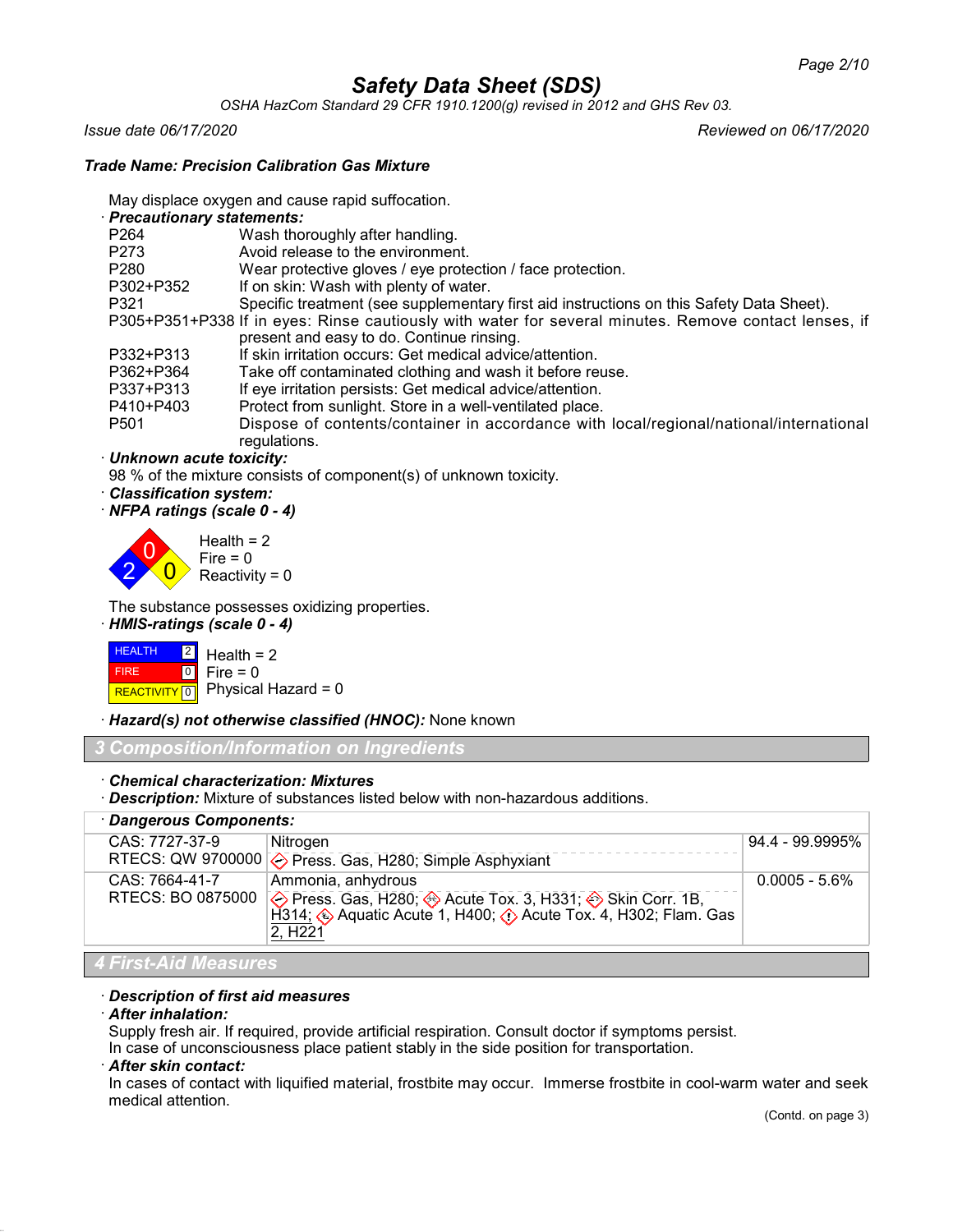*OSHA HazCom Standard 29 CFR 1910.1200(g) revised in 2012 and GHS Rev 03.*

#### *Issue date 06/17/2020 Reviewed on 06/17/2020*

### *Trade Name: Precision Calibration Gas Mixture*

If skin irritation occurs, consult a doctor.

· *After eye contact:*

Rinse opened eye for several minutes under running water. If symptoms persist, consult a doctor.

- · *Information for doctor*
- · *Most important symptoms and effects, both acute and delayed:* No further relevant information available.
- · *Indication of any immediate medical attention and special treatment needed:*

No further relevant information available.

*5 Fire-Fighting Measures*

- · *Extinguishing media*
- · *Suitable extinguishing agents:* Use water spray to cool fire-exposed containers.
- · *For safety reasons unsuitable extinguishing agents:* No further relevant information.
- · *Special hazards arising from the substance or mixture:*

Closed containers may explode when exposed to extreme heat.

If incinerated, product will release the following toxic fumes: Oxides of Nitrogen (NOx).

· *Advice for firefighters*

This gas mixture is not flammable; however, containers, when involved in fire, may rupture or burst in the heat of the fire.

· *Special protective equipment for firefighters:*

As in any fire, wear self-contained breathing apparatus pressure-demand (NIOSH approved or equivalent) and full protective gear to prevent contact with skin and eyes.

As in any fire, wear self-contained breathing apparatus pressure-demand and full protective gear to prevent contact with skin and eyes.

### *6 Accidental Release Measures*

· *Personal precautions, protective equipment and emergency procedures:*

In a confined area, NIOSH approved respiratory protection may be required. Wear protective equipment. Keep unprotected persons away.

Ensure adequate ventilation.

Keep people at a distance and stay upwind.

· *Environmental precautions:* Inform authorities in case of gas release.

### · *Methods and material for containment and cleaning up:*

Dispose of contaminated material as waste according to section 13. Ensure adequate ventilation.

Dispose of the collected material according to regulations.

· *Reference to other sections:*

See Section 7 for information on safe handling.

See Section 8 for information on personal protection equipment.

See Section 13 for disposal information.

## *7 Handling and Storage*

### · *Handling*

· *Precautions for safe handling:*

Ensure good ventilation/exhaustion at the workplace.

Open and handle receptacle with care.

Be aware of any signs of dizziness or fatigue; exposures to fatal concentrations of this gas mixture could occur without any significant warning symptoms due to the potential for oxygen deficiency (simple asphyxiation). Do not attempt to adjust, repair or in any other way modify the cylinders containing this gas mixture. If there is a malfunction or another type of operational problem, contact nearest distributor immediately.

### · *Information about protection against explosions and fires:*

Pressurized container: protect from sunlight and do not expose to temperatures exceeding 50°C, i.e. electric lights. Do not pierce or burn, even after use.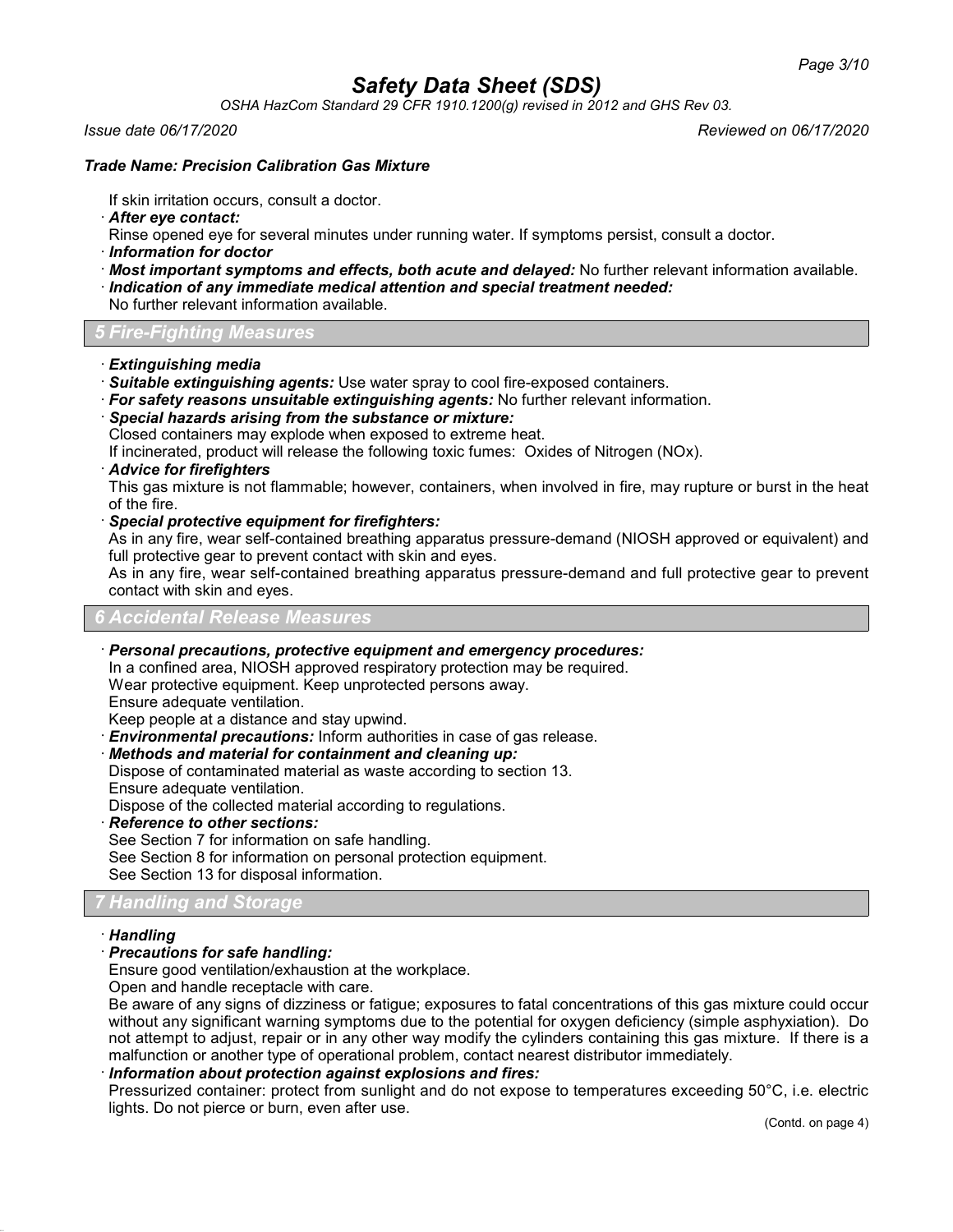*OSHA HazCom Standard 29 CFR 1910.1200(g) revised in 2012 and GHS Rev 03.*

### *Issue date 06/17/2020 Reviewed on 06/17/2020*

### *Trade Name: Precision Calibration Gas Mixture*

Keep protective respiratory device available. Do not spray on a naked flame or any incandescent material.

## · *Conditions for safe storage, including any incompatibilities*

Store away from strong oxidizing agents, Zinc, Copper, Silver/Silver Oxdes, Cadmium/Cadmium Oxides, Alcohols, acids, Halogens and aldehydes.

· *Storage*

· *Requirements to be met by storerooms and receptacles:*

Store in a cool location.

Cylinders should be firmly secured to prevent falling or being knocked over. Cylinders must be protected from the environment, and preferably kept at room temperature. Cylinders should be stored in dry, well-ventilated areas, away from sources of heat, ignition, and direct sunlight. Protect cylinders against physical damage. Full and empty cylinders should be segregated. Use a "first-on, first-out" inventory system to prevent full containers from being stored for long periods of time.

- · *Information about storage in one common storage facility:* Not required.
- · *Further information about storage conditions:* Store in cool, dry conditions in well sealed receptacles.
- · *Specific end use(s):* No further relevant information available.

*8 Exposure Controls/Personal Protection*

· *Additional information about design of technical systems:* No further data; see section 7.

### · *Control parameters:*

| Components with occupational exposure limits:                                                         |
|-------------------------------------------------------------------------------------------------------|
| 7727-37-9 Nitrogen                                                                                    |
| TLV withdrawn TLV, see App. F; simple asphyxiant                                                      |
| 7664-41-7 Ammonia, anhydrous                                                                          |
| PEL Long-term value: 35 mg/m <sup>3</sup> , 50 ppm                                                    |
| REL Short-term value: 27 mg/m <sup>3</sup> , 35 ppm<br>Long-term value: 18 mg/m <sup>3</sup> , 25 ppm |
| TLV Short-term value: $24 \text{ mg/m}^3$ , 35 ppm<br>Long-term value: 17 mg/m <sup>3</sup> , 25 ppm  |
| Additional information: The lists that were valid during the creation of this SDS were used as basis. |

#### · *Exposure controls:*

- · *Personal protective equipment*
- · *General protective and hygienic measures:*

Keep away from foodstuffs, beverages and feed. Wash hands before breaks and at the end of work.

Immediately remove all soiled and contaminated clothing and wash before reuse.

## · *Breathing equipment:*



Suitable respiratory protective device recommended.

## · *Protection of hands:*



Protective gloves

### · *Material of gloves:*

The selection of the suitable gloves does not only depend on the material, but also on further marks of quality and varies from manufacturer to manufacturer. As the product is a preparation of several substances, the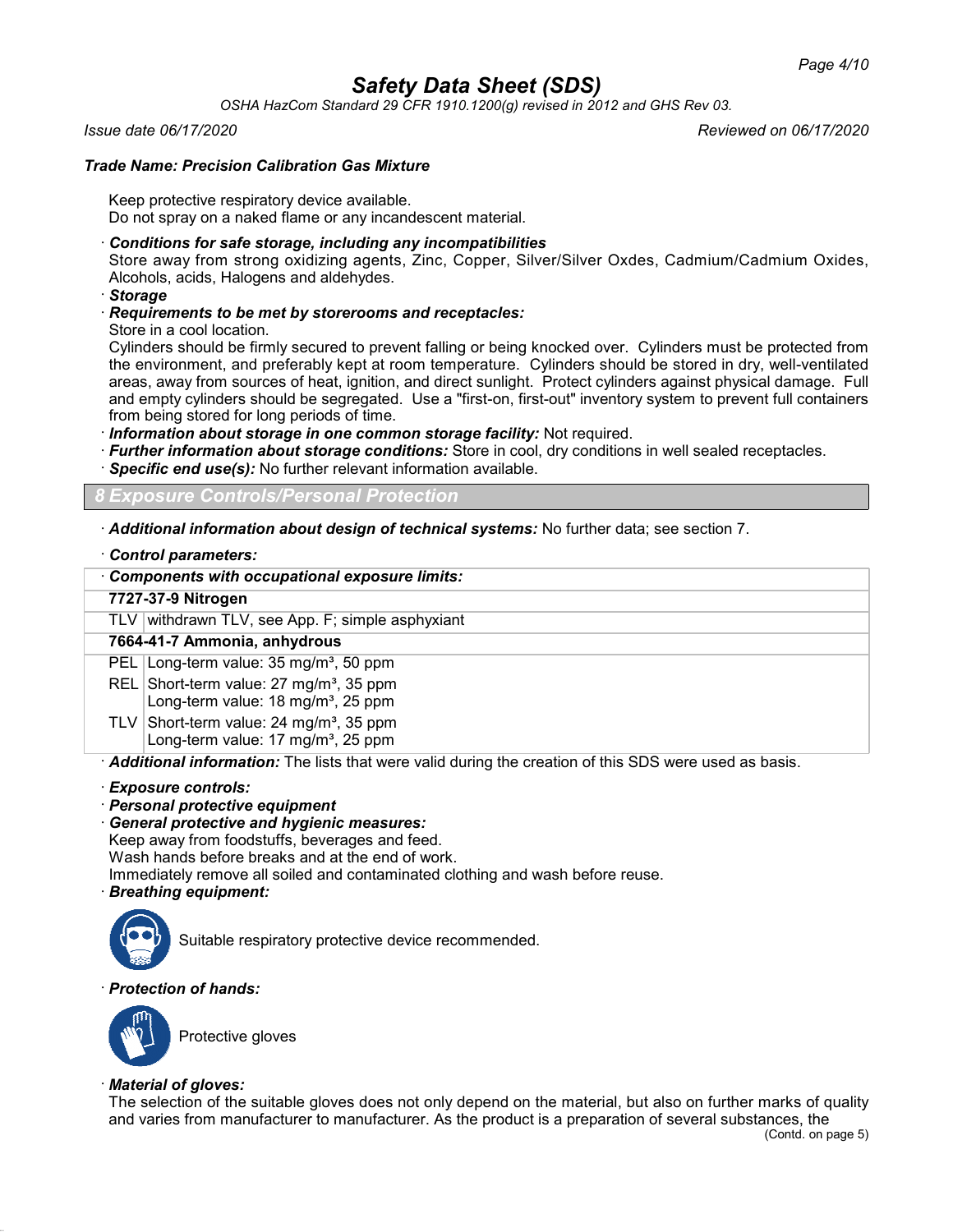*OSHA HazCom Standard 29 CFR 1910.1200(g) revised in 2012 and GHS Rev 03.*

#### *Issue date 06/17/2020 Reviewed on 06/17/2020*

#### *Trade Name: Precision Calibration Gas Mixture*

resistance of the glove material cannot be calculated in advance and has therefore to be checked prior to the application.

· *Penetration time of glove material:*

The exact break-through time has to be determined and observed by the manufacturer of the protective gloves.

## · *Eye protection:*



Tightly sealed goggles

## *9 Physical and Chemical Properties*

| Information on basic physical and chemical properties      |                                   |     |
|------------------------------------------------------------|-----------------------------------|-----|
| <b>General Information</b>                                 |                                   |     |
| · Appearance:<br>Form:                                     | Gaseous                           |     |
| Color:                                                     | Clear, colorless                  |     |
| · Odor:                                                    | Ammonia                           |     |
| Odor threshold:                                            | Not determined.                   |     |
|                                                            |                                   |     |
| · <i>pH-value:</i>                                         | Not available                     |     |
| Change in condition                                        |                                   |     |
| <b>Melting point/Melting range:</b>                        | Not determined.                   |     |
| <b>Boiling point/Boiling range:</b>                        | Not determined.                   |     |
| · Flash point:                                             | None                              |     |
| · Flammability (solid, gaseous):                           | Product is not flammable.         |     |
| Decomposition temperature:                                 | Not determined.                   |     |
| · Auto igniting:                                           | Product is not self-igniting.     |     |
| · Danger of explosion:                                     | Not determined.                   |     |
| · Explosion limits:                                        |                                   |     |
| Lower:                                                     | Not determined.                   |     |
| <b>Upper:</b>                                              | Not determined.                   |     |
| · Vapor pressure:                                          | Not determined.                   |     |
| · Density:                                                 |                                   |     |
| <b>Relative density:</b>                                   | Not determined.                   |     |
| Vapor density:                                             | Not determined.                   |     |
| <b>Evaporation rate:</b>                                   | Not applicable.                   |     |
| · Solubility in / Miscibility with:                        |                                   |     |
| <b>Water:</b>                                              | Not miscible or difficult to mix. |     |
| · Partition coefficient (n-octanol/water): Not determined. |                                   |     |
| · Viscosity:                                               |                                   |     |
| Dynamic:                                                   | Not determined.                   |     |
| <b>Kinematic:</b>                                          | Not determined.                   |     |
| · Solvent content:                                         |                                   |     |
| <b>Organic solvents:</b>                                   | 0.0%                              |     |
|                                                            |                                   | (C) |
|                                                            |                                   |     |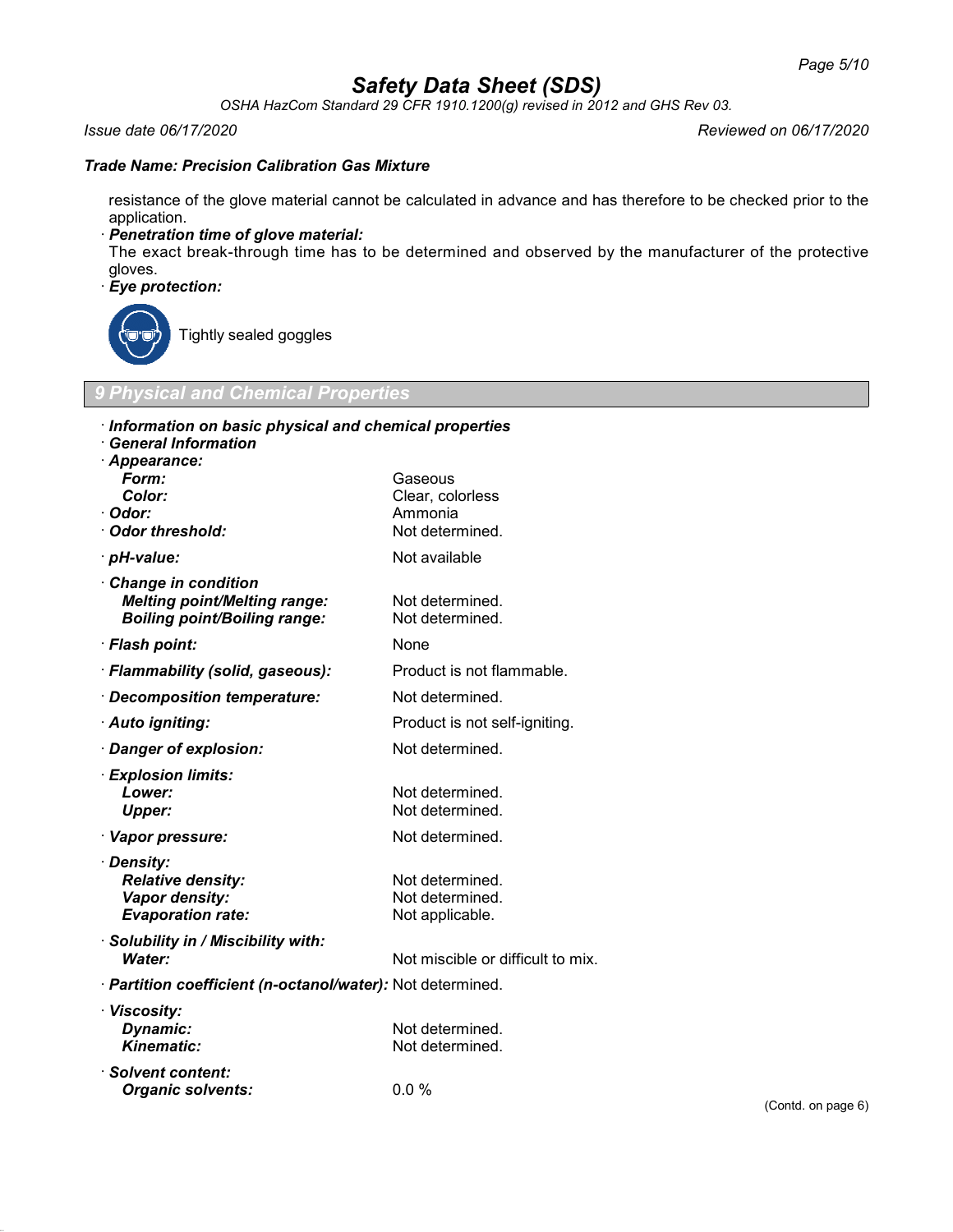*OSHA HazCom Standard 29 CFR 1910.1200(g) revised in 2012 and GHS Rev 03.*

*Issue date 06/17/2020 Reviewed on 06/17/2020*

#### *Trade Name: Precision Calibration Gas Mixture*

· *Other information:* No further relevant information available.

#### *Stability and Reactivit*

- · *Reactivity:* No further relevant information available.
- · *Chemical stability:* Stable under normal conditions.
- · *Thermal decomposition / conditions to be avoided:* No decomposition if used according to specifications.
- · *Possibility of hazardous reactions:* No dangerous reactions known.
- · *Conditions to avoid:* No further relevant information available.
- · *Incompatible materials:*

Strong oxidizing agents, Zinc, Copper, Silver/Silver Oxdes, Cadmium/Cadmium Oxides, Alcohols, acids, Halogens and aldehydes.

· *Hazardous decomposition products:* Nitrogen Oxides (NOx).

### *11 Toxicological Information*

## · *Information on toxicological effects:*

· *Acute toxicity:*

· *LD/LC50 values that are relevant for classification:*

#### **7664-41-7 Ammonia, anhydrous**

Oral  $|LD50|$  350 mg/kg (Rat)

Inhalative  $|LG50/4 h|2000$  mg/l (Rat)

- · *Primary irritant effect:*
- · *On the skin:* No irritating effect.
- · *On the eye:* No irritating effect.
- · *Additional toxicological information:*

The product shows the following dangers according to internally approved calculation methods for preparations:

#### · *Carcinogenic categories:*

- · *IARC (International Agency for Research on Cancer):*
- Group 1 Carcinogenic to humans
- Group 2A Probably carcinogenic to humans
- Group 2B Possibly carcinogenic to humans
- Group 3 Not classifiable as to its carcinogenicity to humans
- Group 4 Probably not carcinogenic to humans

None of the ingredients are listed.

#### · *NTP (National Toxicology Program):*

None of the ingredients are listed.

### · *OSHA-Ca (Occupational Safety & Health Administration):*

None of the ingredients are listed.

### *12 Ecological Information*

- · *Toxicity:* The hazards for the aquatic environment are unknown.
- · *Aquatic toxicity:* No further relevant information available.
- · *Persistence and degradability:* No further relevant information available.
- · *Behavior in environmental systems:*
- · *Bioaccumulative potential:* No further relevant information available.
- · *Mobility in soil:* No further relevant information available.
- · *Additional ecological information:*
- · *General notes:* Generally not hazardous for water.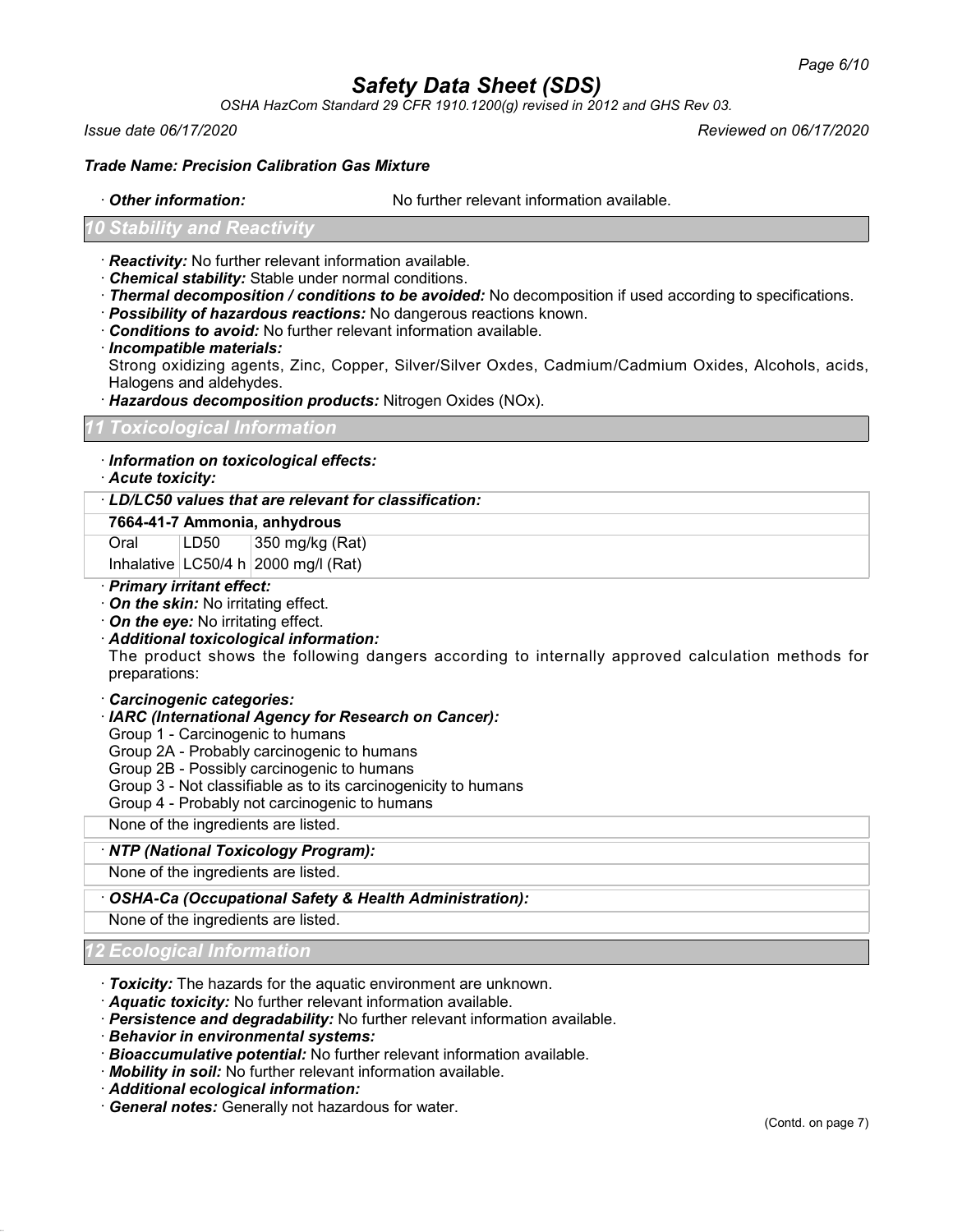*OSHA HazCom Standard 29 CFR 1910.1200(g) revised in 2012 and GHS Rev 03.*

*Issue date 06/17/2020 Reviewed on 06/17/2020*

## *Trade Name: Precision Calibration Gas Mixture*

## · *Results of PBT and vPvB assessment:*

- · *PBT:* Not applicable.
- · *vPvB:* Not applicable.

· *Other adverse effects:* No further relevant information available.

## *13 Disposal Considerations*

| Disposal Considerations                                                                                                                                                                         |                                                                                                                                                                                                                                                                                                                                             |
|-------------------------------------------------------------------------------------------------------------------------------------------------------------------------------------------------|---------------------------------------------------------------------------------------------------------------------------------------------------------------------------------------------------------------------------------------------------------------------------------------------------------------------------------------------|
| $\cdot$ Waste treatment methods<br>$\cdot$ Recommendation:<br>Remove or cover any hazard labels. Return empty cylinder for recycling.<br>GASCO encourages the consumer to return all cylinders. | Release all residual gas pressure in a well ventilated area. Verify the cylinder is completely empty (0 PSIG).<br>NOTE: Check with the local easte authority before placing any gas cylinder into waste container for pickup.<br>· Waste disposal key: The U.S. EPA has not published waste disposal numbers for this product's components. |
| · Uncleaned packaging<br>· Recommendation: Return cylinder and unused product to supplier.                                                                                                      |                                                                                                                                                                                                                                                                                                                                             |
| <b>Transport Information</b>                                                                                                                                                                    |                                                                                                                                                                                                                                                                                                                                             |
| · UN-Number:<br>· DOT, ADR/ADN, IMDG, IATA<br>· UN proper shipping name:<br>$\cdot$ DOT                                                                                                         | UN1956<br>Compressed gas, n.o.s.                                                                                                                                                                                                                                                                                                            |
| · ADR/ADN<br>· IMDG, IATA<br>· Transport hazard class(es):                                                                                                                                      | UN1956 Compressed gas, n.o.s.<br>COMPRESSED GAS, N.O.S.                                                                                                                                                                                                                                                                                     |
| $\cdot$ DOT                                                                                                                                                                                     |                                                                                                                                                                                                                                                                                                                                             |
|                                                                                                                                                                                                 |                                                                                                                                                                                                                                                                                                                                             |
| · Class:<br>· Label:                                                                                                                                                                            | 2.2<br>2.2                                                                                                                                                                                                                                                                                                                                  |
| · ADR/ADN                                                                                                                                                                                       |                                                                                                                                                                                                                                                                                                                                             |
|                                                                                                                                                                                                 |                                                                                                                                                                                                                                                                                                                                             |
| Class:<br>· Label:                                                                                                                                                                              | 2.21A<br>2.2                                                                                                                                                                                                                                                                                                                                |
| $·$ IMDG, IATA                                                                                                                                                                                  |                                                                                                                                                                                                                                                                                                                                             |
|                                                                                                                                                                                                 |                                                                                                                                                                                                                                                                                                                                             |
| · Class:<br>· Label:<br>· Packing group:                                                                                                                                                        | 2.2<br>2.2                                                                                                                                                                                                                                                                                                                                  |
| · DOT, ADR/ADN, IMDG, IATA                                                                                                                                                                      | Non-Regulated Material                                                                                                                                                                                                                                                                                                                      |

· *Environmental hazards:* Not applicable.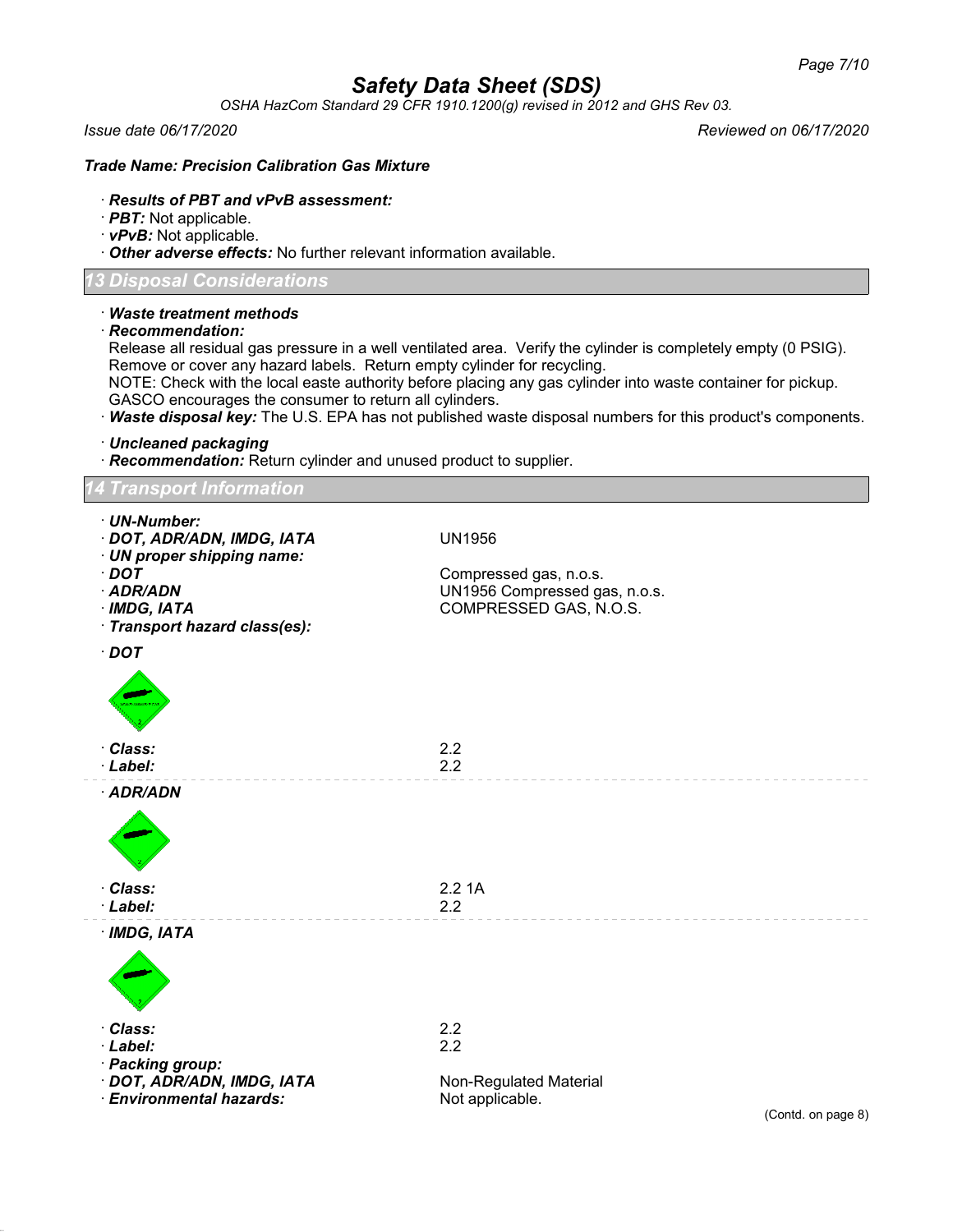*OSHA HazCom Standard 29 CFR 1910.1200(g) revised in 2012 and GHS Rev 03.*

*Issue date 06/17/2020 Reviewed on 06/17/2020*

| <b>Trade Name: Precision Calibration Gas Mixture</b>          |                                                                                                         |                 |
|---------------------------------------------------------------|---------------------------------------------------------------------------------------------------------|-----------------|
| <b>Special precautions for user:</b>                          | Not applicable.                                                                                         |                 |
| · Hazard identification number (Kemler code): 20              |                                                                                                         |                 |
| · EMS Number:<br>· Transport in bulk according to Annex II of | $F-C, S-V$                                                                                              |                 |
| <b>MARPOL73/78 and the IBC Code:</b>                          | Not applicable.                                                                                         |                 |
| · Transport/Additional information:                           |                                                                                                         |                 |
| $\cdot$ DOT                                                   |                                                                                                         |                 |
| · Quantity limitations:                                       | On passenger aircraft/rail: 75 kg<br>On cargo aircraft only: 150 kg                                     |                 |
| · ADR/ADN                                                     |                                                                                                         |                 |
| · Excepted quantities (EQ):                                   | Code: E1                                                                                                |                 |
|                                                               | Maximum net quantity per inner packaging: 30 ml<br>Maximum net quantity per outer packaging: 1000 ml    |                 |
| · IMDG                                                        |                                                                                                         |                 |
| · Limited quantities (LQ):                                    | 120 ml                                                                                                  |                 |
| · Excepted quantities (EQ):                                   | Code: E1                                                                                                |                 |
|                                                               | Maximum net quantity per inner packaging: 30 ml                                                         |                 |
| · UN "Model Regulation":                                      | Maximum net quantity per outer packaging: 1000 ml<br>UN1956, Compressed gas, n.o.s., 2.2                |                 |
| <b>15 Regulatory Information</b>                              |                                                                                                         |                 |
|                                                               |                                                                                                         |                 |
| · SARA (Superfund Amendments and Reauthorization):            | $\cdot$ Safety, health and environmental regulations/legislation specific for the substance or mixture: |                 |
| · Section 355 (extremely hazardous substances):               |                                                                                                         |                 |
| None of the ingredients are listed.                           |                                                                                                         |                 |
| · Section 313 (Specific toxic chemical listings):             |                                                                                                         |                 |
| None of the ingredients are listed.                           |                                                                                                         |                 |
| · TSCA (Toxic Substances Control Act):                        |                                                                                                         |                 |
| 7782-44-7 Oxygen                                              |                                                                                                         |                 |
| 7727-37-9 Nitrogen                                            |                                                                                                         |                 |
| · California Proposition 65:                                  |                                                                                                         |                 |
| <b>Chemicals known to cause cancer:</b>                       |                                                                                                         |                 |
| None of the ingredients are listed                            |                                                                                                         |                 |
| Chemicals known to cause reproductive toxicity for females:   |                                                                                                         |                 |
| None of the ingredients are listed.                           |                                                                                                         |                 |
| Chemicals known to cause reproductive toxicity for males:     |                                                                                                         |                 |
| None of the ingredients are listed.                           |                                                                                                         |                 |
| Chemicals known to cause developmental toxicity:              |                                                                                                         |                 |
| None of the ingredients are listed.                           |                                                                                                         |                 |
| · New Jersey Right-to-Know List:                              |                                                                                                         |                 |
| All ingredients are listed.                                   |                                                                                                         |                 |
| · New Jersey Special Hazardous Substance List:                |                                                                                                         |                 |
| 7664-41-7 Ammonia, anhydrous                                  |                                                                                                         | $\overline{CO}$ |
| · Pennsylvania Right-to-Know List:                            |                                                                                                         |                 |
| All ingredients are listed.                                   |                                                                                                         |                 |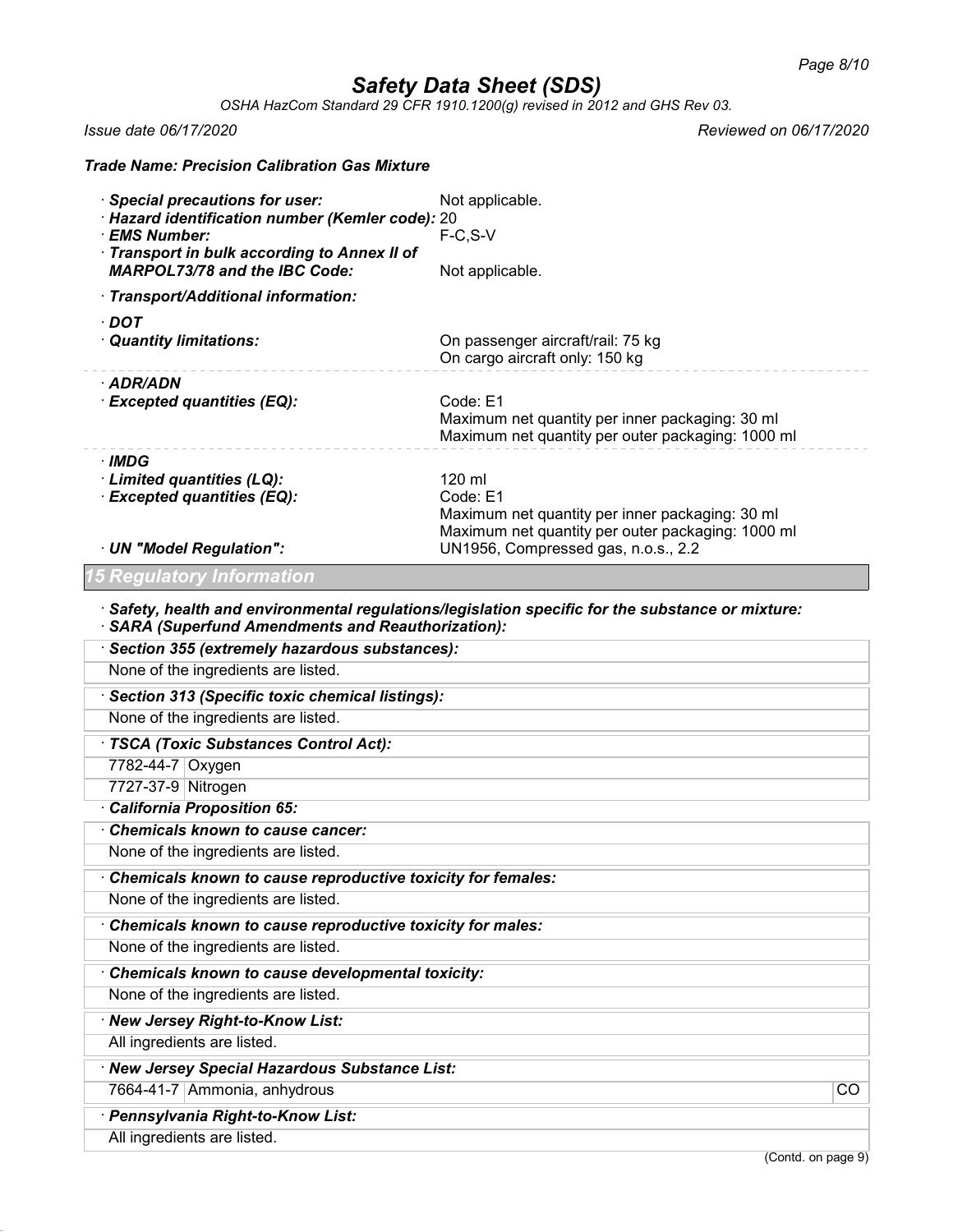*OSHA HazCom Standard 29 CFR 1910.1200(g) revised in 2012 and GHS Rev 03.*

*Issue date 06/17/2020 Reviewed on 06/17/2020*

### *Trade Name: Precision Calibration Gas Mixture*

### · *Pennsylvania Special Hazardous Substance List:*

7664-41-7 Ammonia, anhydrous E

### · *Carcinogenic categories:*

· *EPA (Environmental Protection Agency):*

None of the ingredients are listed.

· *TLV (Threshold Limit Value established by ACGIH):*

None of the ingredients are listed.

#### · *NIOSH-Ca (National Institute for Occupational Safety and Health):*

None of the ingredients are listed.

#### · *GHS label elements*

The product is classified and labeled according to the Globally Harmonized System (GHS).

· *Hazard pictograms:*



#### · *Signal word:* Warning

· *Hazard-determining components of labeling:* Nitrogen Ammonia, anhydrous

## · *Hazard statements:*

H280 Contains gas under pressure; may explode if heated.

H315 Causes skin irritation.

H319 Causes serious eye irritation.

#### H401 Toxic to aquatic life.

May displace oxygen and cause rapid suffocation.

### · *Precautionary statements:*

| P264             | Wash thoroughly after handling.                                                                       |
|------------------|-------------------------------------------------------------------------------------------------------|
| P273             | Avoid release to the environment.                                                                     |
| P280             | Wear protective gloves / eye protection / face protection.                                            |
| P302+P352        | If on skin: Wash with plenty of water.                                                                |
| P321             | Specific treatment (see supplementary first aid instructions on this Safety Data Sheet).              |
|                  | P305+P351+P338 If in eyes: Rinse cautiously with water for several minutes. Remove contact lenses, if |
|                  | present and easy to do. Continue rinsing.                                                             |
| P332+P313        | If skin irritation occurs: Get medical advice/attention.                                              |
| P362+P364        | Take off contaminated clothing and wash it before reuse.                                              |
| P337+P313        | If eye irritation persists: Get medical advice/attention.                                             |
| P410+P403        | Protect from sunlight. Store in a well-ventilated place.                                              |
| P <sub>501</sub> | Dispose of contents/container in accordance with local/regional/national/international                |
|                  | regulations.                                                                                          |
|                  |                                                                                                       |

## · *National regulations:*

None of the ingredients are listed.

· *Chemical safety assessment:* A Chemical Safety Assessment has not been carried out.

*16 Other Information*

### · *Relevant phrases:*

Gasco Affiliates, LLC, makes not express or implied warranties, guarantees or representations regarding the product of the information herein, including but not limited to any implied warranty or merchantability or fitness for use. Gasco Affilitates, LLC shall not be liable for any personal injury, property or other damages of any